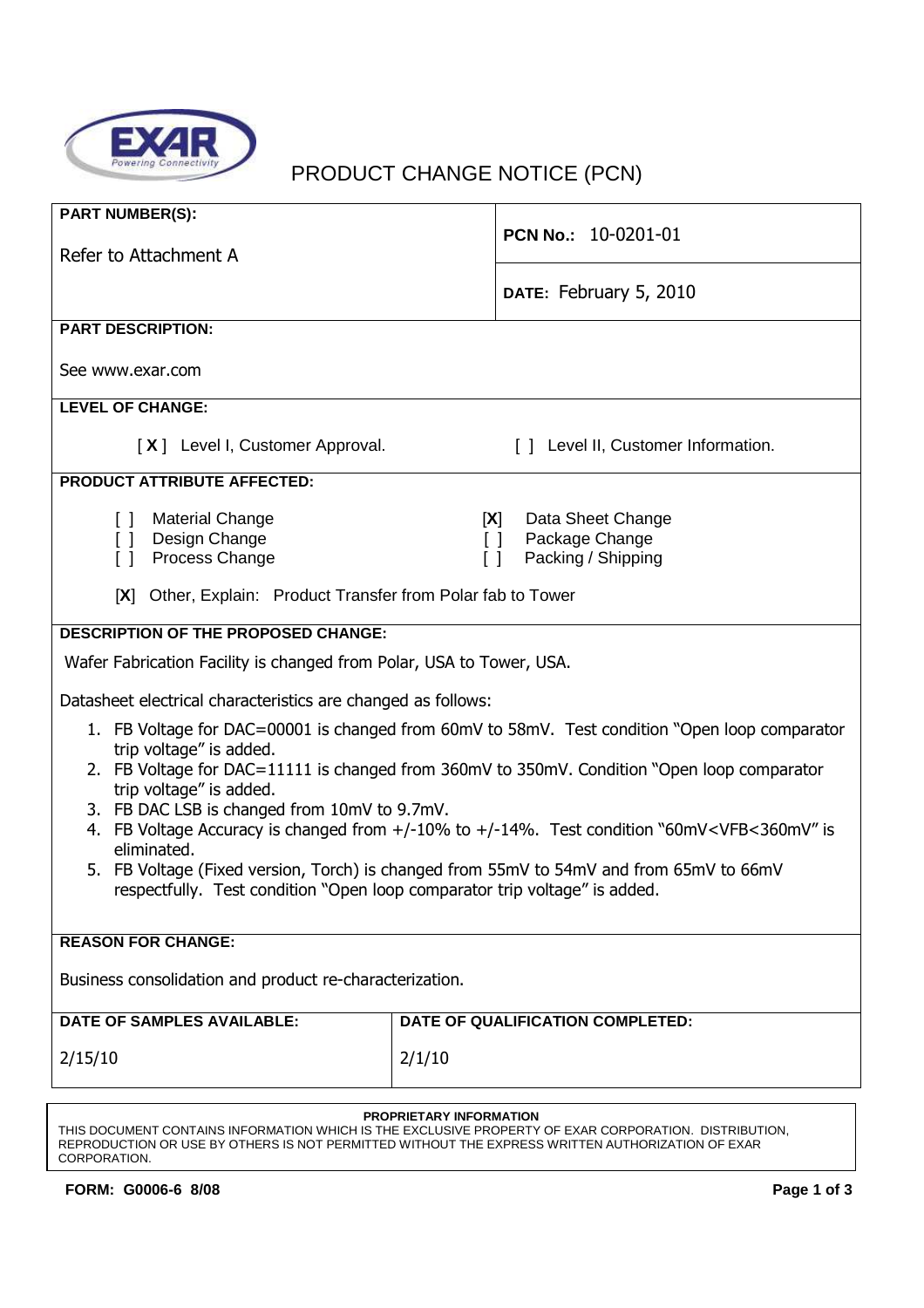

# PRODUCT CHANGE NOTICE

| <b>ESTIMATED CHANGE DATE OR DATE</b><br>CODE:                                                                                                                                                                                                              | <b>SUPPORTING DATA:</b>                         |  |
|------------------------------------------------------------------------------------------------------------------------------------------------------------------------------------------------------------------------------------------------------------|-------------------------------------------------|--|
| Data sheets are changed immediately.<br>Production in the new fab facility will be<br>started in May 2010.                                                                                                                                                 | Qualification and characterization data         |  |
| <b>STANDARD DISTRIBUTION</b><br>[X]                                                                                                                                                                                                                        | <b>CUSTOM DISTRIBUTION</b><br>$\lceil$ $\rceil$ |  |
| PERSON TO CONTACT WITH QUESTIONS:                                                                                                                                                                                                                          |                                                 |  |
| <b>LISA BEDARD</b><br><b>Exar Corporation</b><br>1 Holiday Avenue<br>West Tower, Suite 450<br>Pointe-Claire, Quebec H9R 5N3<br>Tel: (514) 429-1010 ext 210<br>Fax: (514) 695-2548<br>lisa.bedard@exar.com                                                  |                                                 |  |
| Please acknowledge receipt of this PCN.                                                                                                                                                                                                                    |                                                 |  |
| Acknowledged:                                                                                                                                                                                                                                              |                                                 |  |
|                                                                                                                                                                                                                                                            |                                                 |  |
| Signature                                                                                                                                                                                                                                                  |                                                 |  |
| <b>Printed Name</b>                                                                                                                                                                                                                                        |                                                 |  |
| Company                                                                                                                                                                                                                                                    |                                                 |  |
| <b>Title</b>                                                                                                                                                                                                                                               |                                                 |  |
| <b>Date</b>                                                                                                                                                                                                                                                |                                                 |  |
| Approved $\Box$<br>Not Approved □ (Approved/Not Approved section not applicable and should be removed for all Level II PCNs)                                                                                                                               |                                                 |  |
| <b>Comments:</b>                                                                                                                                                                                                                                           |                                                 |  |
| <b>PROPRIETARY INFORMATION</b><br>THIS DOCUMENT CONTAINS INFORMATION WHICH IS THE EXCLUSIVE PROPERTY OF EXAR CORPORATION. DISTRIBUTION,<br>REPRODUCTION OR USE BY OTHERS IS NOT PERMITTED WITHOUT THE EXPRESS WRITTEN AUTHORIZATION OF EXAR<br>CORPORATION |                                                 |  |